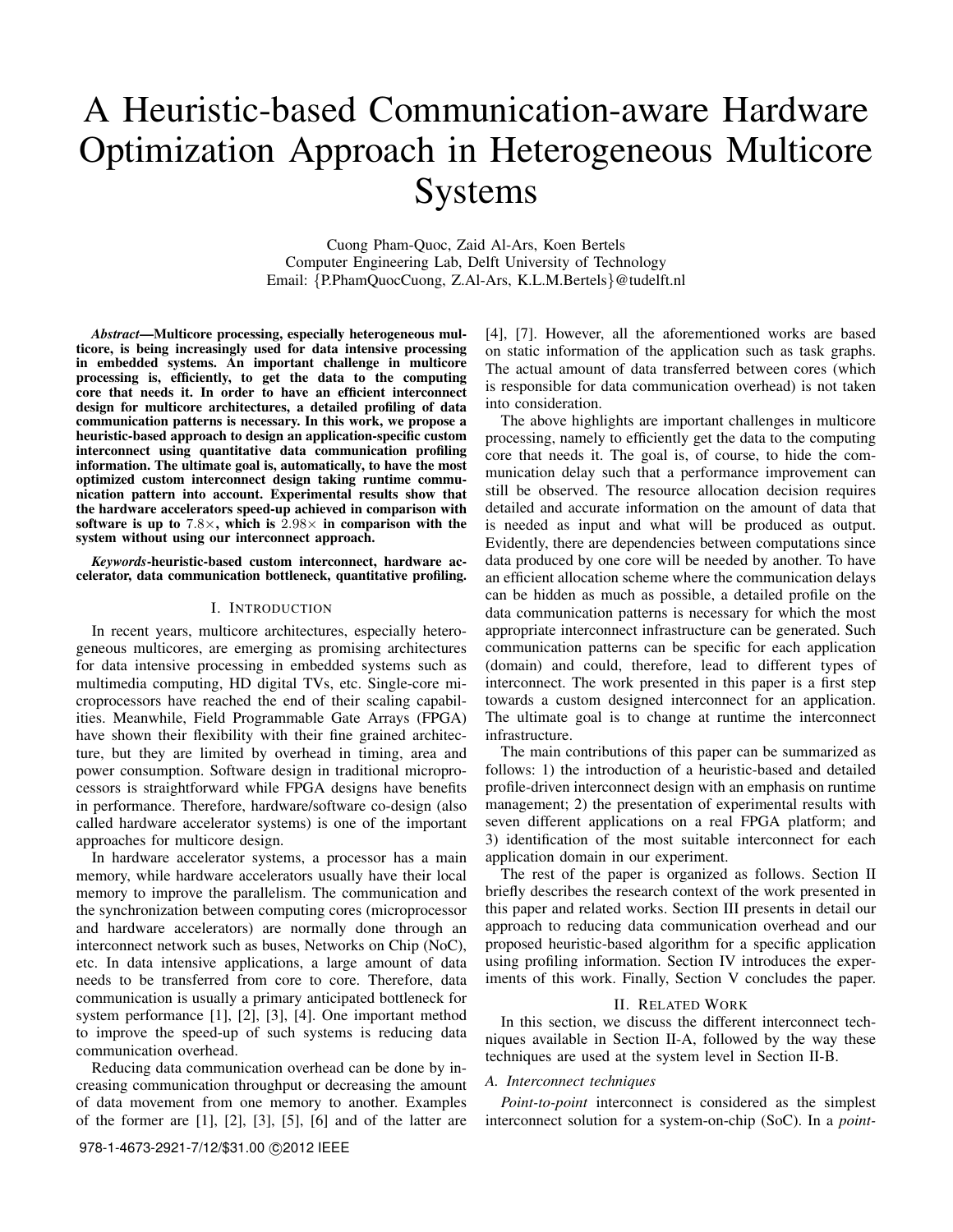*to-point* interconnect architecture, the producer processing element (PE) is directly connected to the consumer PE. However, the biggest drawback of this architecture is the large number of wires required. This leads to difficulty in routing. Designs using this architecture are reported in [8], [9].

The bus architecture is a low cost interconnect for SoCs. The two standard and well-know bus architectures are AMBA developed by ARM [10] and CoreConnect developed by IBM [11]. Only CoreConnect has been adopted in Xilinx Virtex FPGA families. The main disadvantage of the bus architecture is the competition among to access the bus introducing arbitrary latencies. This competition potentially degrades the performance of the system.

The crossbar is a well-known architecture for providing a high-performance and minimum latency interconnect. The main drawback of a crossbar is its cost. An  $n \times n$  crossbar can quickly become prohibitively expensive as its cost increases by  $n<sup>2</sup>$ . To reduce the cost, many studies focusing on applicationspecific crossbars have been reported such as in [12], [13].

In recent years, many Network-on-Chip architectures for FPGA have been reported such as DyNoC [14], FLUX [15] and CuNoC [16]. For low-latency applications-specific NoCs, driven by task graph, ReNoC [5] and Skip-links [6] are used. Scalability is the main advantage of NoC. Moreover, NoCs are emerging as a high level interconnect solution ensuring parallelism and high performance. However, there are still several issues that need to be addressed such as latency, power consumption and especially high area cost.

# *B. System-level interconnect solutions*

The *Molen* architecture [17], is a heterogeneous, shared memory multicore system for software/hardware co-design. The Molen architecture consists of two types of processing elements (PE): one *General Purpose Processor* (GPP) and one or more *Reconfigurable Processor(s)*, also so-called Custom Computing Unit(s) (CCUs). GPP has the main memory to contain application data while each CCU has each local memory (CCUMem) to contain its local data. The CCU exchanges parameters with GPP by exchange registers (CCUXreg) through an on-chip standard bus. While the GPP can access the main memory and the accelerator local memories, the accelerators can access only its local memory. The GPP and the accelerator local memories are also connected through an on-chip bus. When accelerator functions are needed, the GPP transfers data from the main memory to the local memory of the accelerator and copies the result back to the main memory.

The *MORPHEUS* architecture [18] has an ARM9 embedded RISC processor taking care for the control flow and synchronization, and three *heterogeneous reconfigurable engines* (HREs) for accelerating application kernels. The control infrastructure is done via an AMBA AHB bus which connects HREs and the ARM9 processor. The control flow is also performed via exchange registers, similar to the Molen architecture. A NoC is used to transfer data among HREs, main memory, off-chip memory. The data transfers via the NoC may be triggered by a Direct Network Access (DNA) hardware module. The MORPHEUS platform is implemented using STMicroelectronics CMOS090 technology. Although the platform shows very good simulation results, the NoC takes a huge resource toll up to 944Kgate.

A *Warp processor* [19] consists of a main general purpose processor, an *efficient on chip profiler*, *an on-chip computer aid design module* (CAD) and *a warp-oriented FPGA* (w-FPGA). The main processor executes the software part of an application while the critical software regions are synthesized and mapped onto the w-FPGA. The selection, synthesis and mapping the critical software kernels are done automatically by the profiler and the CAD module. The w-FPGA and the processor share the main data cache by using a mutually exclusive execution model. The main process, CAD module and the w-FPGA are connected together through an on-chip standard bus to configure the w-FGPA as well as to provide a mechanism for communication and synchronization between the main processor and the w-FPGA.

*LegUp* [20] is an open source high-level synthesis tool for FPGA-based processor/accelerators systems. The target system contains a processor connecting with custom hardware accelerators through a standard on-chip bus interface. The current version is implemented on the Altera Cyclone II FPGA with an Altera Avalon Bus as the interface for processor and accelerators communication. In this version, a shared memory architecture is used for exchanging variables between the processor and the accelerators. The shared memory uses an on-FPGA data cache and off-chip memory. The authors indicate that limitations of the bus system need to be further investigated.

#### III. CUSTOM INTERCONNECT AND SYSTEM DESIGN

In this section, we introduce a heuristic-based algorithm to design an optimized application-specific custom interconnect. The heuristic-based algorithm uses data communication profiling information as a parameter to choose the most optimized interconnect solution.

# *A. Assumptions & definitions*

In hardware accelerator systems such as Molen, MOR-PHEUS and LegUp, besides the main memory (on-chip memory or off-chip memory), each hardware accelerator has its own local memory to improve the parallelism. In our discussion, we assume that the memory hierarchy is as follows: 1) GPP can access the main memory as well as the local memories of hardware accelerators through a standard onchip bus; and 2) Hardware accelerators can access their local memory only.

Before presenting the proposed custom interconnect design using quantitative data communication profiling, we need to define some equations used to estimate the quality of the solutions. The following vocabulary is used:

- Hardware accelerator function: A hardware accelerator function is defined by  $Function(H, D_i, D_o)$ ; where H is the execution time of the hardware accelerator only (without data communication overhead),  $D_i$  and  $D_o$  are the total amount of data input and output in bytes, respectively.
- Data communication: A communication between two functions is defined by  $C_{ij}(F_i, F_j, D_{ij})$ ; where  $F_i$  and  $F_j$ are the producer and the consumer function, respectively, and  $D_{ij}$  is the total amount of data in bytes transferred from  $F_i$  to  $F_j$ . The functions  $F_i$  and  $F_j$  can be accelerated on hardware as well as run on the GPP.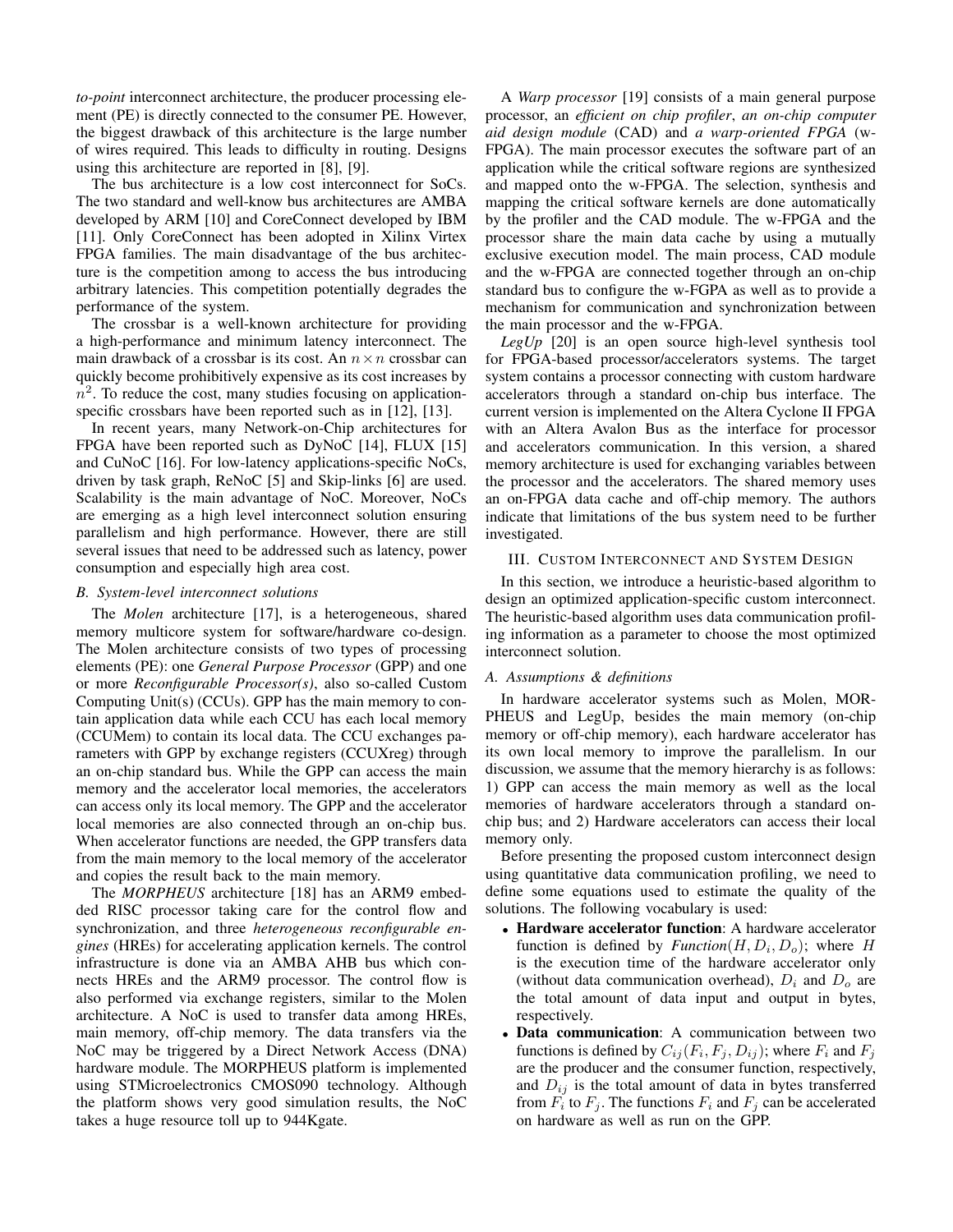• The average time taken by the GPP for transferring 1 byte from the main memory to a hardware accelerator local memory or vice versa is  $t<sub>g</sub>$ , and the average time for transferring 1 byte from a hardware accelerator local memory to another one on the bus using direct memory access (DMA) is  $t_d$ . These values are platform dependent, however  $t_d < t_g$ .

The execution time of the hardware accelerator can be estimated using simulation tools such as ModelSim while the amount of data input  $(D_i)$  and output  $(D_o)$  as well as the amount of data communication  $(D_{ij})$  can be generated using a data communication tool such as the QUAD tool [21].

To estimate the quality of solutions, we compare the solutions with a base system. In this base system, whenever a hardware accelerator is needed, the GPP copies all required data from the main memory to the local memory of the hardware accelerator and transfers the output result from the local memory to the main memory when the hardware accelerator is done. While the hardware accelerators are executed, the GPP is set into a waiting state.

# *B. Different interconnects*

*1)* Crossbar-based shared local memory: The first intercon-<br>ti nect we will use is a crossbar-based shared local memory in the added on the can can choose which functions of  $\mathbb{R}^n$ . case where two CCUs need to exchanges data. In this work, case where two CCOs need to exchanges data. In this work, If we use a crossbar for only two CCUs which communicate in together to improve the parallelism of the CCUs as well as to reduce the area overhead. Figure 1a illustrates a simple di system with the two hardware accelerators  $HW_1$  and  $HW_2$  O sharing their local memories using a crossbar based on the sharing their local memories using a crossbar based on the  $\frac{1}{10}$ <br>Molen architecture. Figure 1b depicts the detailed structure of  $\frac{1}{10}$ the crossbar for the Molen hardware accelerator functions.

The QUAD tool identifies functions communicating together and how much data is transferred between them exactly. Based on this information, we can choose which functions  $\frac{H}{f}$ should share their local memories via a crossbar. The execution time can be computed as follows.  $\frac{1}{2}$  the execution time can be computed as follows.

Consider two hardware accelerators  $HW_1(H_1, D_{1i}, D_{1o})$  h and  $HW_2(H_2, D_{2i}, D_{2o})$  which communicate together with the data communication  $C_{12}(HW_1, HW_2, D_{12})$ . Following  $\overline{A}$ the base system model presented above, the total execution time of the two hardware accelerators is as follows:

$$
T = H_1 + H_2 + (D_{1i} + D_{1o} + D_{2i} + D_{2o})t_g \tag{1}
$$



Fig. 1. (a)  $HW_1$  and  $HW_2$  share their memories using a crossbar; (b) Structure of the crossbar

 $HW_2$ , can access not only its own local memory but also the ty Through the crossbar, each hardware accelerator,  $HW_1$  or

local memory of the another one. Therefore,  $HW_1$  can write part of its result ( $D_{12}$  bytes) which is used by  $HW_2$  to the local memory of  $HW_2$ . Assume that the output of  $HW_1$  is used by two different consumers:  $D_{12}$  bytes by  $HW_2$ , and at least  $D_{1o} - D_{12}$  bytes by other software functions. Therefore, the GPP needs to transfer  $D_{1o} - D_{12}$  bytes from the local memory of  $HW_1$  to the main memory. However, rather than waiting for the execution of  $HW_2$  to complete, the GPP can transfer this amount of data in parallel with the execution of  $HW<sub>2</sub>$ . This reduces a lot of execution time in comparison with the base system model. Similarly, the GPP can move  $D_{2i}-D_{12}$ bytes from the main memory to the local memory of  $HW_2$  in parallel with the execution of  $HW_1$ . In this model, the total execution time of the two hardware accelerators is as follows.

$$
T_{crossbar} = H_1 + H_2 + (D_{1i} + D_{2o})t_g \tag{2}
$$

With the crossbar, the total reduction time in comparison with the base system is  $\Delta_c = T - T_{crossbar} = (D_{1o} + D_{2i})t_g$ .

*2) DMA support for parallel processing:* For some applications (multimedia) data can be processed as streaming input. Using this concept, we can reduce the data communication time by segmenting the input data and running the hardware accelerator on each data segment independently. When the data input is segmented, hardware accelerators can be executed in parallel. However, when two accelerators communicate together through the crossbar, they cannot process in parallel due to the fact that a local memory port conflict may arise. One solution is to use DMA to transfer data directly from one local memory of a given hardware accelerator to another one via a bus.

Consider again the two hardware accelerators and the same communication that can execute in parallel on different segments,  $S_1$  and  $S_2$ , of the input data. The processing flow following the pseudo code in Algorithm 1 can be applied to parallelize the data transfer from the main memory the the hardware accelerator local memory and the processing of the hardware accelerators.

Algorithm 1 Pipelining data communication

- 1: GPP copies  $S_1$  from the main memory to  $HW_1$  local memory;
- 2:  $HW_1$  processes  $S_1$  while GPP copies  $S_2$  from the main memory to  $HW<sub>1</sub>$  local memory in parallel;
- 3: DMA transfers result of  $S_1$  from  $HW_1$  to  $HW_2$  local memory;
- 4:  $HW_1$  processes  $S_2$  while  $HW_2$  processes the first segment in parallel;
- 5: DMA transfers result of  $S_2$  from  $HW_1$  to  $HW_2$  local memory;
- 6:  $HW<sub>2</sub>$  processes the second segment while GPP copies final result of the first segment from  $HW_2$  local memory to the main memory in parallel;
- 7: GPP copies final result of the second segment from  $HW_2$ local memory to the main memory;

With this processing model, the total execution time of the two hardware accelerators is as follows.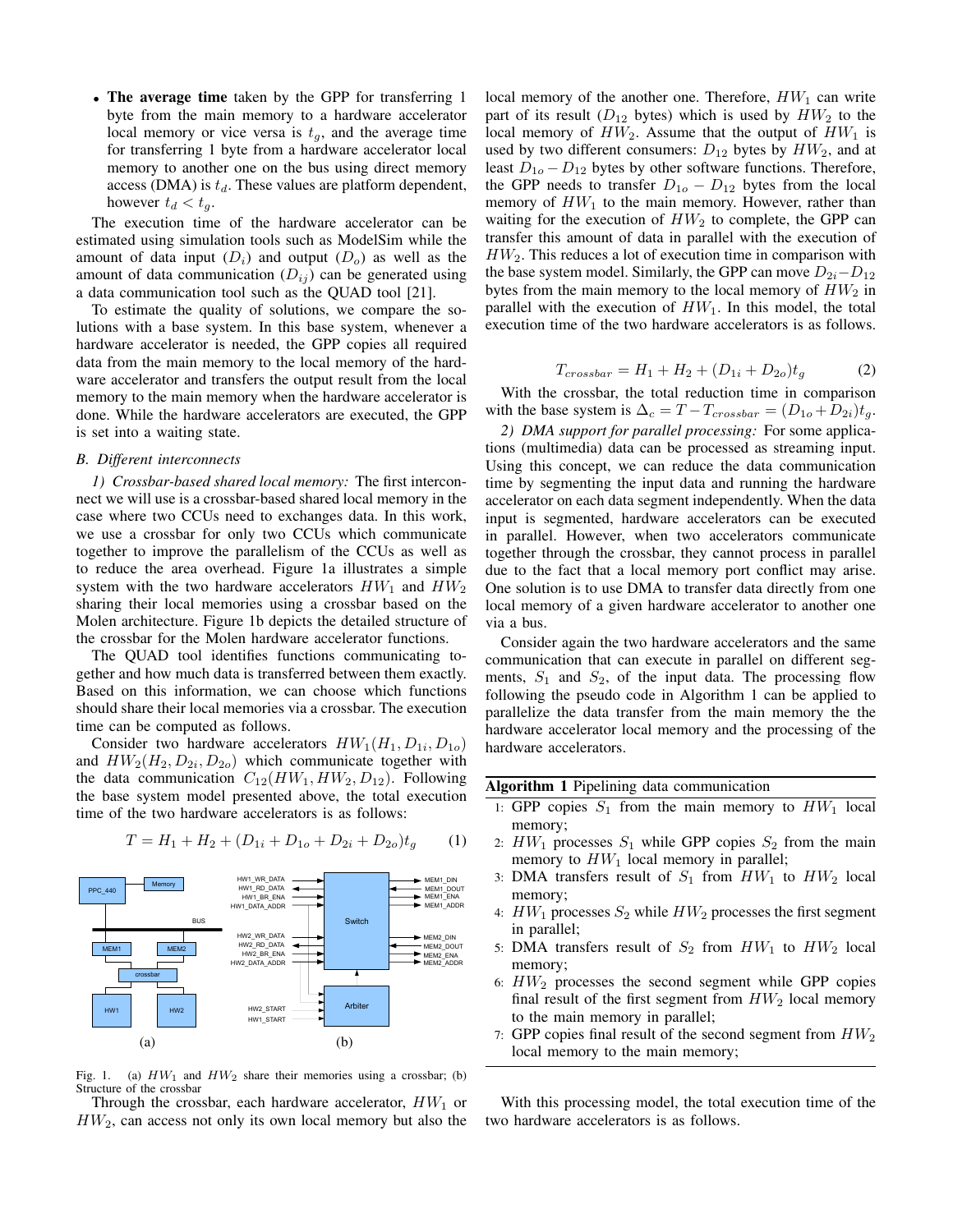$$
T_p = \frac{H_1}{2} + max(\frac{H_1}{2}, \frac{H_2}{2}) + \frac{H_2}{2} + (\frac{D_{1i}}{2} + \frac{D_{2o}}{2})t_g + D_{12}t_d + O
$$
\n(3)

where  $O$  is the overhead for processing streaming input. The total reduction time in comparison with the base system is  $\Delta_p = T - T_p = min(\frac{H_1}{2}, \frac{H_2}{2}) + (\frac{D_{1i}}{2} + \frac{D_{2o}}{2})t_g - D_{12}t_d - O.$ 

*3) Local buffer:* Consider the two hardware accelerators  $HW_1$  and  $HW_2$  as in the base system. They communicate together with  $C_{12}(HW_1, HW_2, D_{12})$  as depicted in Figure 2. Assume that  $HW_1$  is executed only one time while  $HW_2$ is accelerated on hardware and iterated  $n (n > 1)$  times.  $HW<sub>2</sub>$  also communicates with itself with a communication  $C_{22}(HW_2, HW_2, D_{22})$ . Due to the iteration of  $HW_2$  using the same data, the part of data input for this hardware accelerator produced by  $HW_1$  ( $D_{12}$  bytes) should be kept locally, which eliminates the need to transfer data from the main memory  $n-1$  times (we need to transfer for the first time). Therefore, only  $D_{2i} - D_{12}$  bytes need to be transferred from the main memory to local memory of  $HW_2$  in each iteration. The total time of the two hardware accelerators is as follows.

$$
T_{dl} = H_1 + H_2 + (D_{2i} - (n-1)D_{12} + D_{2o} + D_{1i} + D_{1o})t_g
$$
 (4)

The total reduction time in comparison with the based system is  $\Delta_{dl} = T - T_{dl} = D_{12}t_g(n-1)$ .



#### Fig. 2. Local buffer at HW<sup>2</sup>

*4) Hardware accelerator duplication:* In Section III-B2, we introduced a way to parallelize the execution of the hardware accelerators. In case the data processed by a hardware accelerated function can be segmented and processed independently in parallel, we can duplicate the hardware accelerator twice to further reduce the execution time. When the hardware accelerator is duplicated twice, the data input of this accelerator is divided into two segments and each core processes each segment in parallel. A DMA is used to transfer the result of these hardware accelerators to others.

Consider a hardware accelerator  $HW_1(H_1, D_{1i}, D_{1o})$ , the execution time of the hardware accelerator in the nonduplication case and in the duplication case with DMA is as follows.

$$
T = H_1 + (D_{1i} + D_{1o})t_g \tag{5}
$$

$$
T_{dp} = \frac{H_1}{2} + (D_{1i} + D_{1o} - D_{dma})t_g + D_{dma}t_d + O \quad (6)
$$

where  $D_{dma}$  is the total amount of data transfer from the duplicated hardware accelerators to others using DMA and  $O$  is the overhead for parallel processing. The total reduction time in comparison with the base system is  $\Delta_{dp} = T - T_{dp} =$  $\frac{H_1}{2} + D_{dma}(t_g - t_D) - O.$ 

# *C. Heuristic-based algorithm*

In the previous sections, we introduced different solutions to design a custom interconnect as well as a system using the quantitative data communication profiling. This section proposes a heuristic based algorithm to select the best and most suitable solution for each application. The pseudo code for the proposed algorithm is shown in Algorithm 2.

In this algorithm, at most five of the most computationally intensive functions suitable to implement on hardware are selected to accelerate on hardware. Currently, we choose only five functions as candidates for accelerating because our platform used to do experiments can support up to five hardware accelerators. Only the most computationally intensive hardware accelerator is considered for duplication. The QUAD profiling tool is used to identify the communication among the hardware accelerated functions. Based on this information, the algorithm examines the local buffer characteristic of the functions first. Then the interconnect solutions presented above are considered for each data communication between two hardware accelerators.

Algorithm 2 Data communication profiling-driven design Input: Application source code

Output: The most optimized interconnect

- 1:  $L_{hw}$  ← List of at most five of the most computationally intensive functions suitable to implement on hardware;
- 2:  $G \leftarrow$  Quantitative data communication graph for functions in  $L_{hw}$ ;
- 3:  $G \leftarrow$  Sort G in decreasing amount of data transfer order;
- 4: Calculate  $\Delta_{dp}$  as described in Section III-B4 for the most computationally intensive hardware accelerator;
- 5: if  $\Delta_{dp} > 0$  then
- 6: Apply the solution in Section III-B4
- 7: end if
- 8: for each function in  $L_{hw}$  do
- 9: Check for iteration (Figure 2) and apply the Local buffer solution;
- 10: end for
- 11: **for** each data communication in  $G$  **do**
- 12: if the producer and the consumer can be executed in parallel then
- 13: Calculate  $\Delta_c$  and  $\Delta_p$  as described in Section III-B1 and III-B2;
- 14: **if**  $(\Delta_p > \Delta_c)$  then

15: Apply the solution in Section III-B2;

- 16: else
- 17: Apply the solution in Section III-B1;
- 18: end if
- 19: else if The crossbar solution is applied to the producer or the consumer then
- 20: Use DMA to transfer data from the producer to the consumer
- 21: else
- 22: Apply solution in Section III-B1;
- 23: end if
- 24: end for
- 25: return A hardware accelerator system with the most optimized interconnect

## IV. EXPERIMENTS

# *A. Experimental setup*

In this work, we use the Molen architecture as the experimental platform. The Molen system is implemented on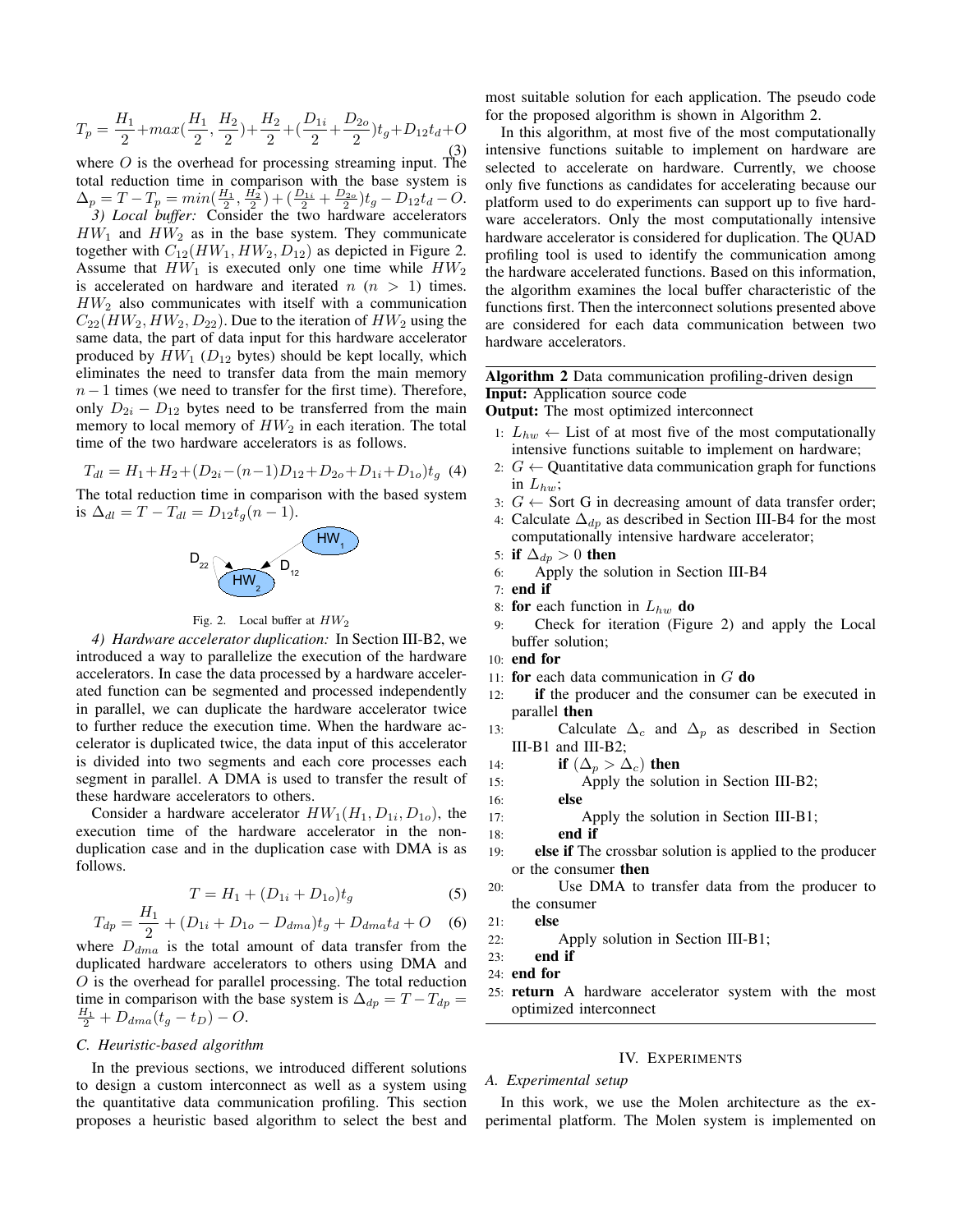the Xilinx ML510 [22] board which contain a xc5vfx130tff1738 FPGA device. The PowerPC is used as the GPP and the hardware accelerators are mapped onto the reconfigurable area. The main memory is the off-chip SDRAM connected to the PowerPC through a high performance IP core from Xilinx. The local memories of hardware accelerators are on-chip BRAMs. The PowerPC and the hardware accelerators are running at  $\frac{C_{\text{CUB}}}{\text{CQU2}}$ 400MHz and 100MHz, respectively. In our experiment, the Molen architecture can support up to five different hardware accelerators due to limited FPGA resource.

We use the *gprof* profiling tool [23] to identify which part of the application takes most of the execution time. Functions with high computational-intensity are good targets for acceleration. The *QUAD* toolset [21], which provides a comprehensive overview of the data communication behavior of an application, is used to generate the amount of data transfer between the functions of the application. The output of QUAD is a Quantitative Data Usage (QDU) graph in which the amount of data transfer among functions is shown.

# *B. Experimental results*

We did experiments with 7 different well-known applications. Those are the Canny edge detection [24], the Susan edge detector [25] (with an implementation version of Oxford University), KLT feature tracker [26], Fluid simulation [27], the Blowfish application (a symmetric block cipher) from the CHStone benchmark [28], AES [29] and Bloom Filter [30]. The DWARV tool [31] is used to synthesize the VHDL code for the hardware accelerators from the original C code. As an example, Figure 3 and Figure 4 present the QDU graph and the final hardware accelerator system for Canny based on the Molen architecture and using our algorithm and solutions, respectively.



Fig. 3. QUAD graph for the Canny edge detection application

Table I shows our experimental results for the seven different applications. Column 2 in this table shows the custom interconnect techniques applied to each application. The crossbar technique is used for all applications in both the multimedia domain (the first four applications) and the cryptography domain (the last three applications). In the multimedia processing domain, the crossbar and the DMA techniques are frequently used. In the cryptography domain, only the crossbar and the local buffer techniques are used.



Fig. 4. Final system for Canny based on the Molen architecture and proposed solutions



Fig. 5. Speed-up (w.r.t software) of hardware accelerators using Molen platform with and without using custom interconnect

Column 4 in this table shows the number of hardware accelerators used for each application. This column indicates that the multimedia processing applications have a tendency to use more hardware accelerator units, making them more suitable to accelerate on FPGAs compared to the cryptography applications. Column 5 shows the overall application speed-up of Molen architecture with custom interconnect in comparison with software. Column 6 and column 7 show the speed-up of hardware accelerators (with respect to software) with and without custom interconnect design.

As shown in Table I, the speed-up of hardware accelerators and the overall application go up to  $7.8\times$  and  $3.05\times$ , respectively. Figure 5 shows the comparison of the speed-up of the Molen system with and without using our algorithm to choose the most optimized interconnect solutions. As shown in this figure, hardware accelerators which apply the communication profiling-driven acceleration solutions provide up to  $2.98 \times$  execution time improvement in comparison with the accelerators that do not apply these acceleration solutions.



Fig. 6. The contribution of each solution to the speed-up

Figure 6 shows the contribution of each solution in the speed-up of each application in comparison with the standard Molen architecture. From the figure, the crossbar-based shared local memory always contributes to the speed-up of applica-